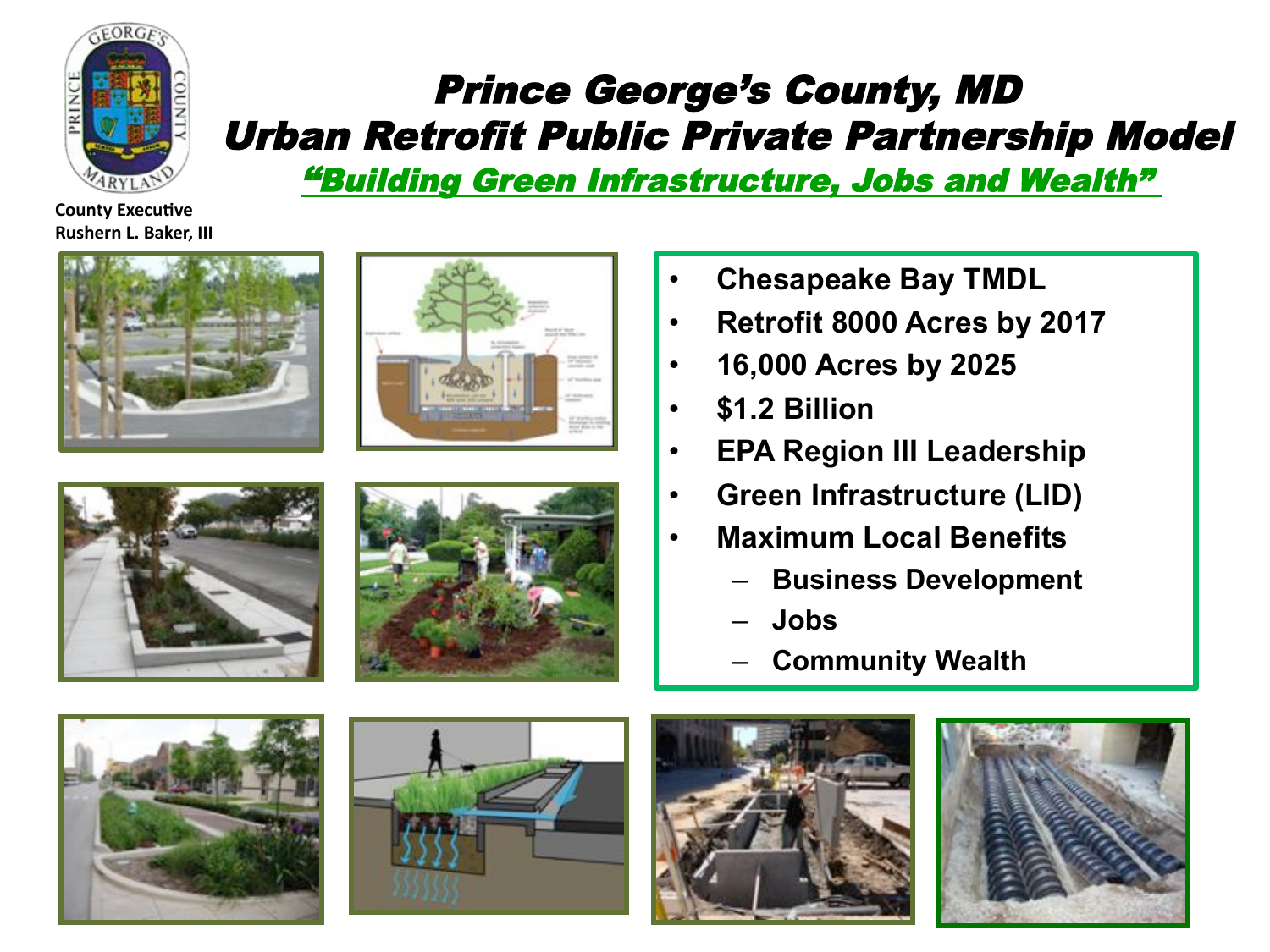## **Chesapeake Bay TMDL** Urban Retrofit Cost / Time



#### **Innovation**

*Financing(* **Technology** *Planning( Procurement( Design(* **Permitting** *Reviews(* **Construction Management** *Inspection Enforcement( Tracking(* **Staffing**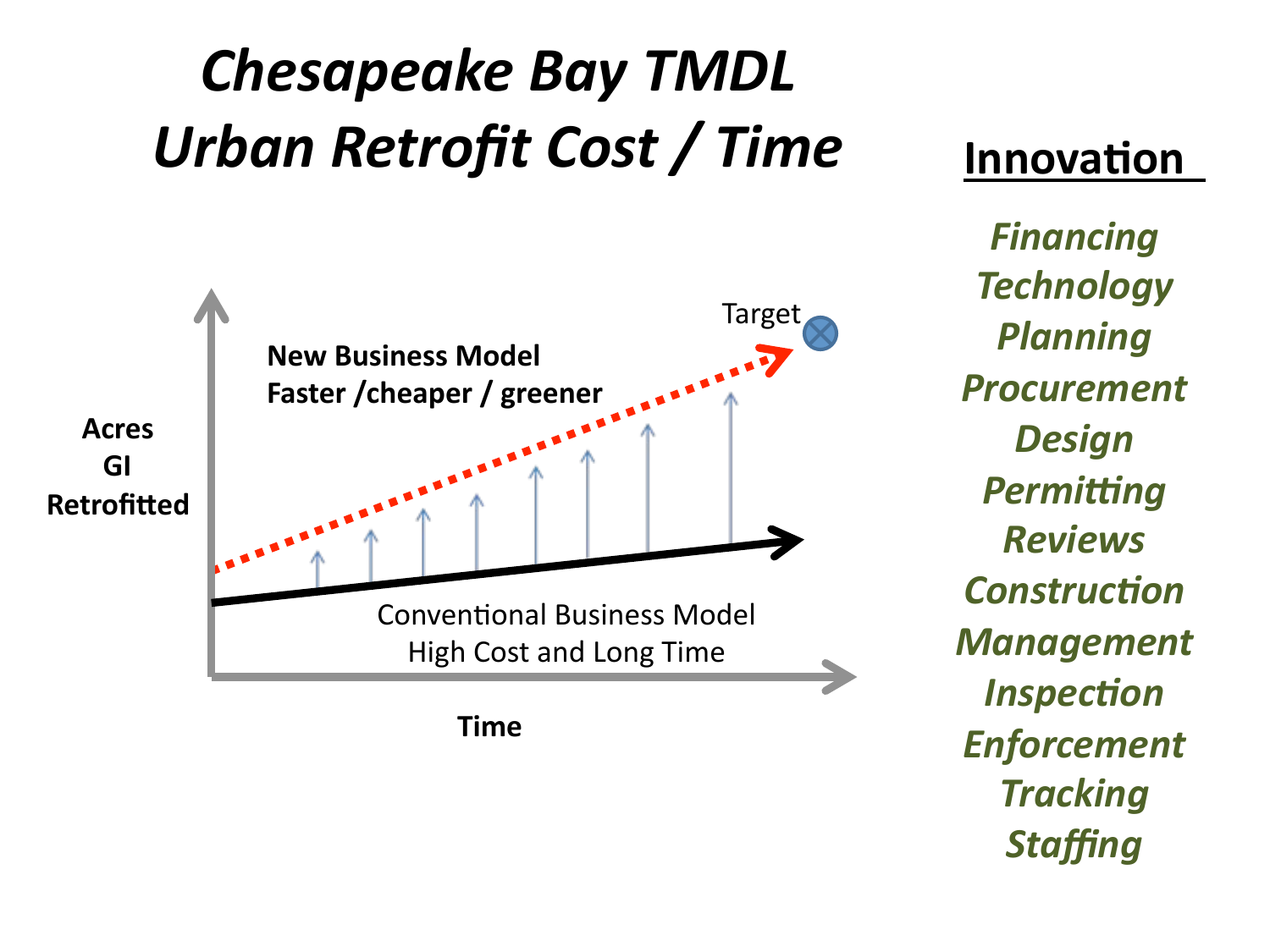#### Prince George's County P3 Model Innovations

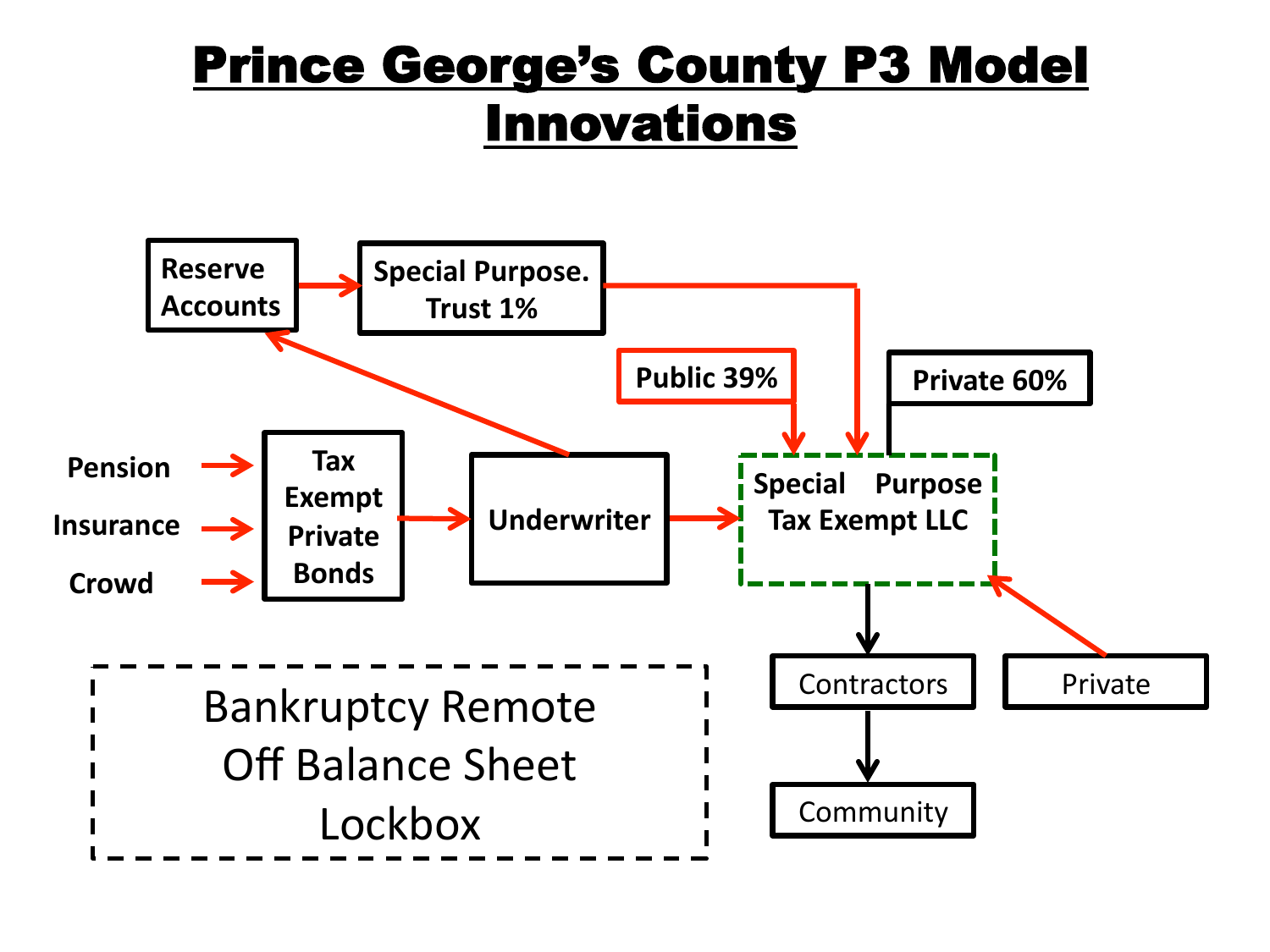#### Prince George's County P3 Model Innovations



- **1. Fair Market Fee for Services**
- **2. Long-term Revenues**
- **3. Grow Community Businesses & Wealth**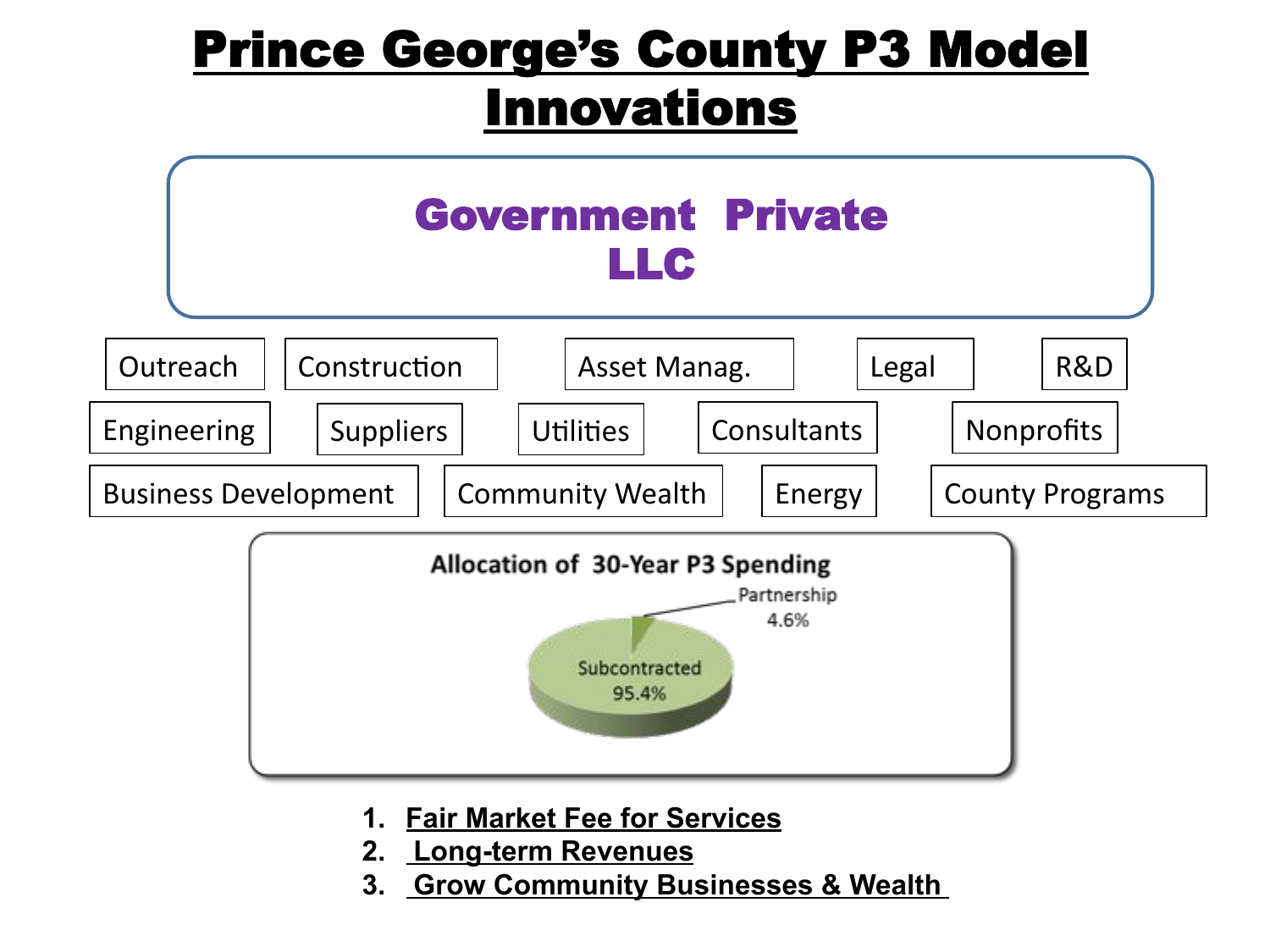# **BENEFITS / LOCAL GOVERNMENT**

- Economic Stimulus
- Community Wealth
- Lower Costs
- Less Staff
- Faster Procurement
- Financing Options
- $\cdot$  Shift Risks
- Aligned Goals
- Added Values
- Sustainability)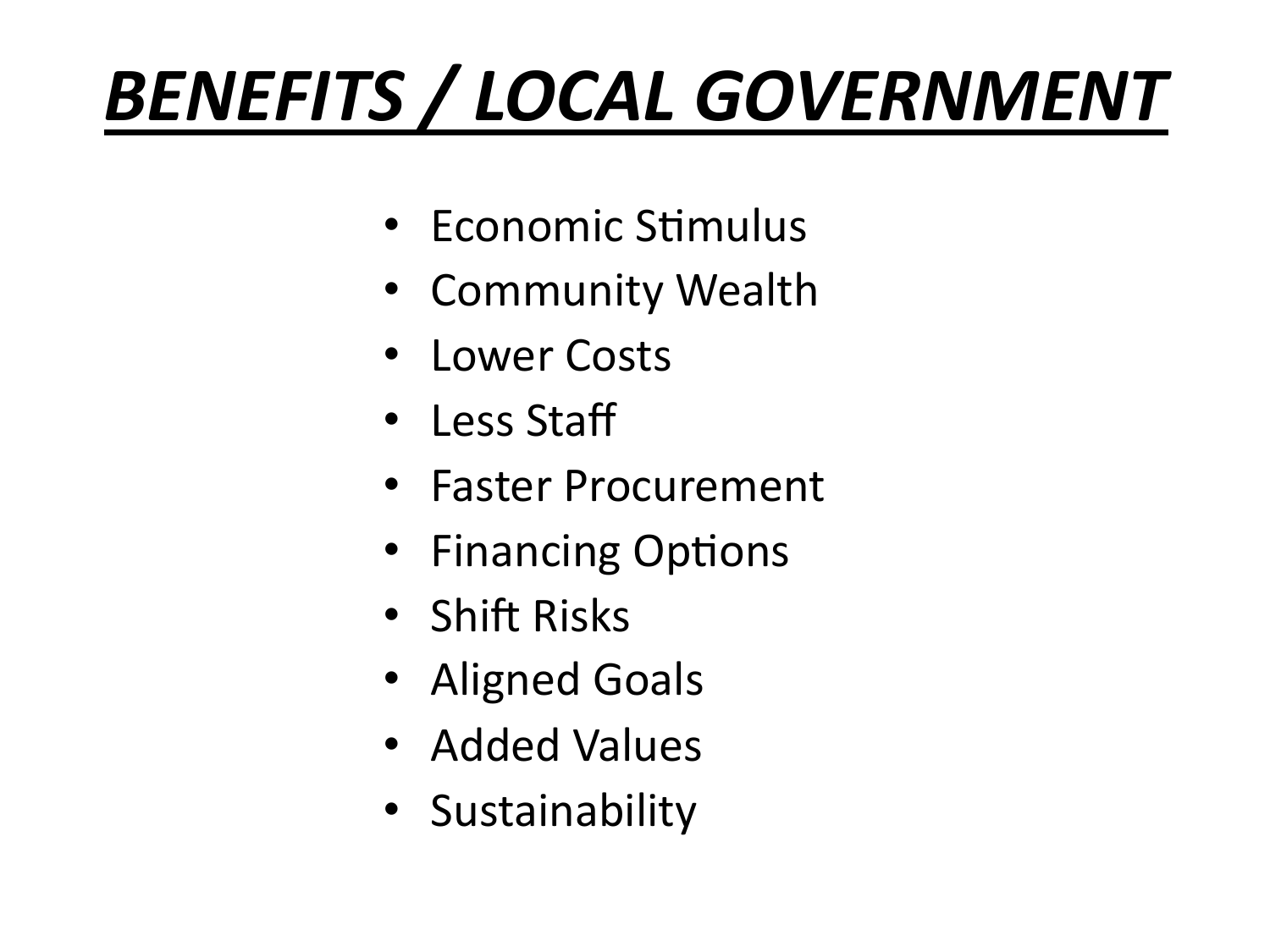#### **Sustainable Community Based Partnerships**

#### **Private'**

Faith Based Community \* Local Banks and Financing Institutions Chamber of Commerce<sup>\*</sup> Professional Engineering Associations Realtors)) Property Manager Associations Community Environmental Groups Non-profits (Environmental) Non-profits (Social) Home Owner Associations<sup>\*</sup> Local Entrepreneurs **Contractors** Manufacturers<sup>\*</sup> Service Providers

### **Public'**

Political Leaders Central Services Public)Works)) Environmental Resources Management and Budget Finance) Licenses & Permitting Human Resources Information Technology Schools)) Redevelopment Authority Revenue Authority State Government EPA)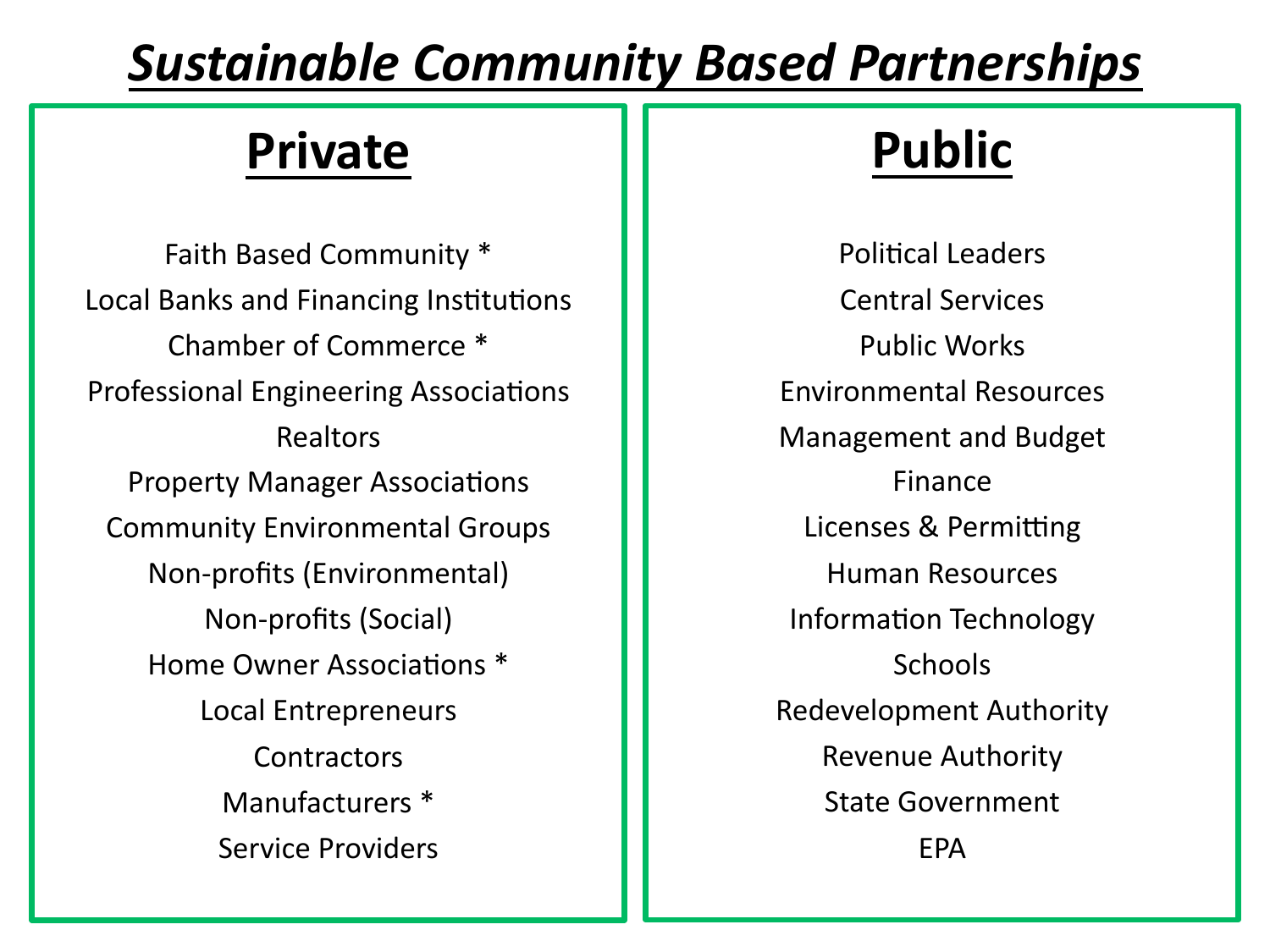## **Other Programs Benefits**